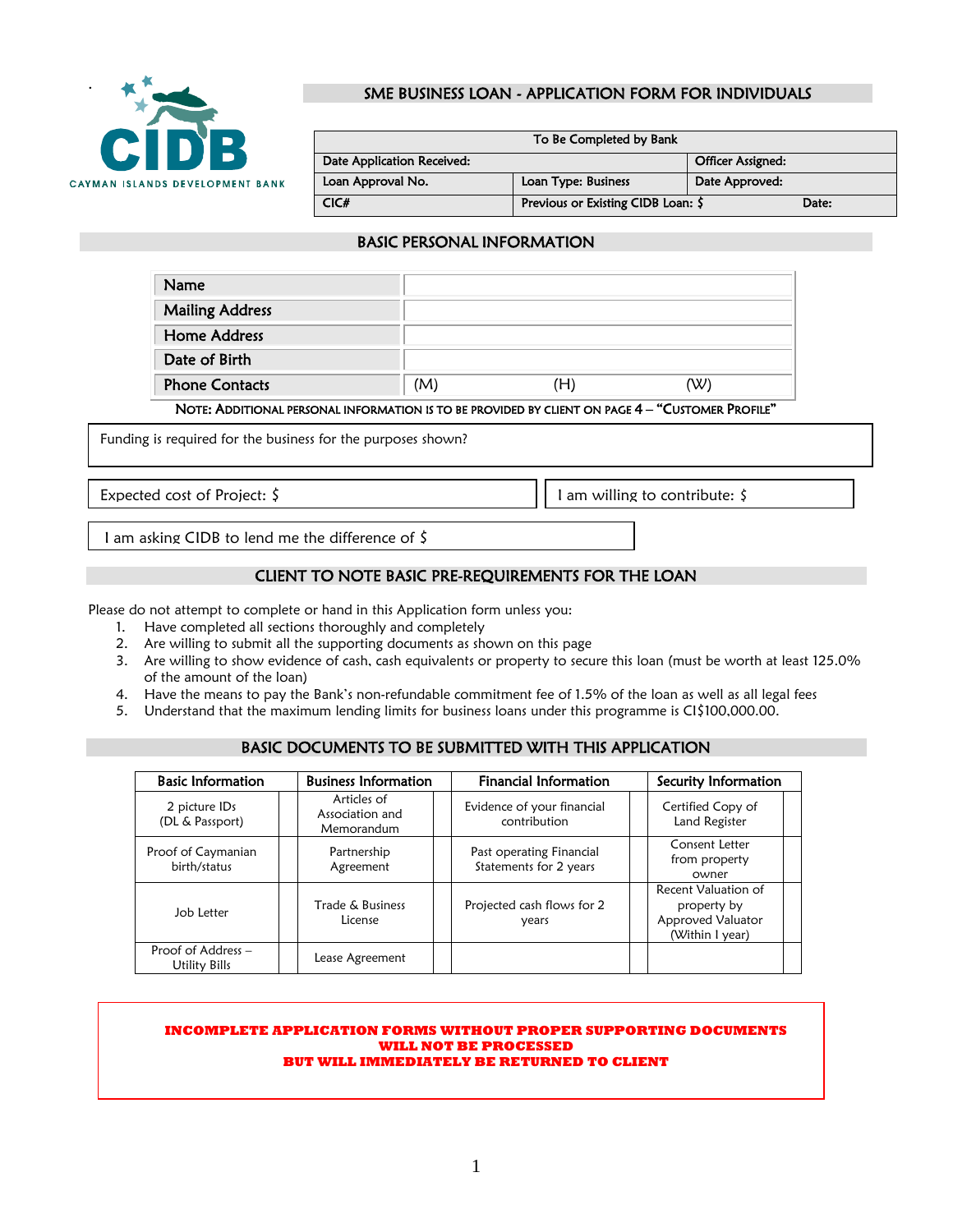## LOAN REQUEST

#### Sources of financial contribution:

- Cash held in …………….account at ………………………………….Bank: \$................
- Property located at Registration…………….Block………Parcel……..and valued at \$……………………….
- Inventory/Stock in trade located at ………………………………………………and valued at \$...................
- Other (give full details) ……………………………………………………………and valued at \$ …………….

#### BREAKDOWN OF LOAN

| Breakdown of the loan requested | Amount |
|---------------------------------|--------|
|                                 |        |
|                                 |        |
|                                 |        |
|                                 |        |
|                                 |        |
| <b>TOTAL</b>                    |        |
|                                 |        |

#### INFORMATION ABOUT THE EXISTING/PROPOSED BUSINESS

| Where is the business located?                                              |  |  |       |  |
|-----------------------------------------------------------------------------|--|--|-------|--|
|                                                                             |  |  |       |  |
| What security can you offer for the loan?                                   |  |  |       |  |
| If property is offered as security: Registration Section: Block Parcel      |  |  | Value |  |
| How much have you invested in the business to date? $\zeta$                 |  |  |       |  |
| What evidence can you provide to show the above investment in the business? |  |  |       |  |
|                                                                             |  |  |       |  |

Provide any other information that may be useful for the Bank to know when processing this loan application

## HIGHLIGHTS OF YOUR BUSINESS

|    | Borrower                      |  |
|----|-------------------------------|--|
|    | 2. The Business/Project       |  |
| 3. | Management                    |  |
| 4. | Marketing                     |  |
|    | 5. Technical Information      |  |
|    | 6. Financial Information      |  |
| 7. | Social & Environmental Impact |  |
|    |                               |  |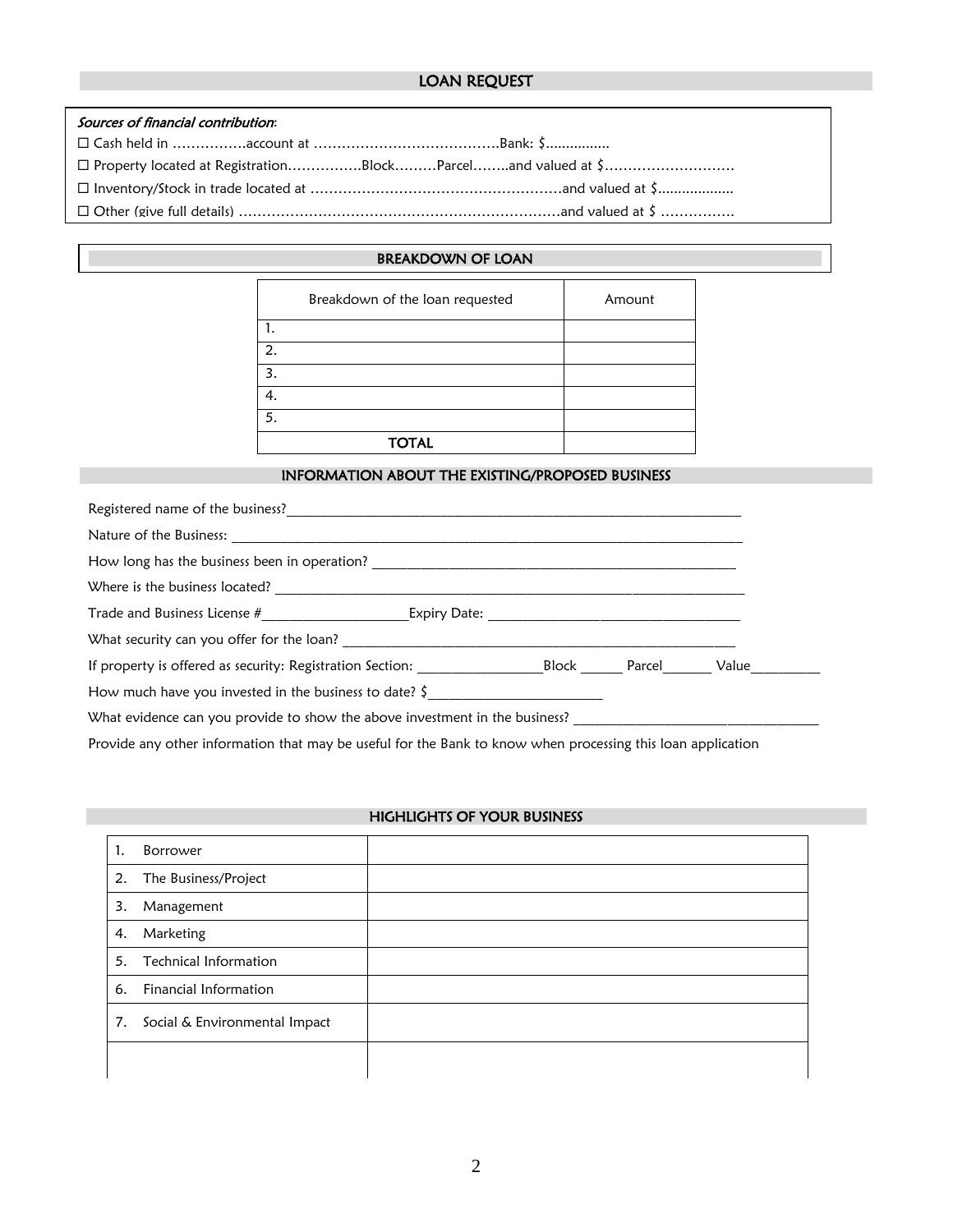| Salary from the Business           |                       |                     | \$ |  |
|------------------------------------|-----------------------|---------------------|----|--|
| Salary - part-time job             |                       |                     | \$ |  |
| Other income                       |                       |                     | Ś  |  |
|                                    |                       | <b>TOTAL INCOME</b> |    |  |
|                                    |                       | Rent / Mortgage     |    |  |
|                                    |                       | Food                |    |  |
|                                    | Living Expenses       | Electricity         |    |  |
|                                    |                       | Telephone           |    |  |
|                                    |                       | Water               |    |  |
|                                    |                       | Cable               |    |  |
| <b>EXPENSES</b>                    | Insurance Costs       | Car                 |    |  |
| (Combined for                      |                       | House               |    |  |
| Applicant &                        |                       | Life                |    |  |
| Family)                            |                       | Car                 |    |  |
|                                    |                       | Education           |    |  |
|                                    | Loan Payments         | Personal            |    |  |
|                                    |                       | <b>Business</b>     |    |  |
|                                    | Credit Card Payments  |                     |    |  |
|                                    | Transportation        |                     |    |  |
|                                    | Other Expenses        |                     |    |  |
|                                    | <b>TOTAL EXPENSES</b> |                     |    |  |
| <b>SURPLUS (INCOME - EXPENSES)</b> |                       |                     |    |  |

# Balance Sheet of Business as at ………………………….

٦

| <b>ASSETS</b> |                           |  |  | LIABILITIES & OWNER'S EQUITY |                             |  |
|---------------|---------------------------|--|--|------------------------------|-----------------------------|--|
|               | Cash in Bank #1           |  |  | Current                      | Bank overdraft #1           |  |
|               | Investments               |  |  |                              | Bank overdraft #2           |  |
| Current       | Inventory/Stock           |  |  |                              | Accounts payable            |  |
|               | Accounts Receivable       |  |  | <b>Liabilities</b>           | Short-term loan             |  |
|               | Other                     |  |  |                              | Other                       |  |
|               | Total - Current Assets    |  |  |                              | Total - Current Liabilities |  |
|               | Office Equipment          |  |  |                              | Long-term loan#1            |  |
|               | Leasehold Improvements    |  |  |                              | Long-term loan #2           |  |
| Fixed         | Fixtures & Fittings       |  |  |                              | Home Mortgage               |  |
|               | Vehicle                   |  |  |                              | Personal loan               |  |
|               | <b>Real Estate</b>        |  |  | <b>TOTAL LIABILITIES</b>     |                             |  |
|               | <b>Total Fixed Assets</b> |  |  | Net Worth                    |                             |  |
|               | <b>TOTAL ASSETS</b>       |  |  | TOTAL LIABILITES & NET WORTH |                             |  |
|               |                           |  |  |                              |                             |  |

## Summary Statement of Income & Expenses for the Business for the past two (2) years

|                           | Sales -                         |  |  |
|---------------------------|---------------------------------|--|--|
| <b>INCOME</b>             | Other Income                    |  |  |
|                           | <b>Total Income</b>             |  |  |
|                           | Rent/Lease payments             |  |  |
|                           | Salaries and Benefits           |  |  |
|                           | <b>Utilities</b>                |  |  |
|                           | Cost of Good Sold               |  |  |
| <b>OPERATING EXPENSES</b> | Management Salaries             |  |  |
|                           | <b>Other Operating Costs</b>    |  |  |
|                           |                                 |  |  |
|                           |                                 |  |  |
|                           | <b>Total Operating Expenses</b> |  |  |
| Surplus/Deficit           |                                 |  |  |
|                           |                                 |  |  |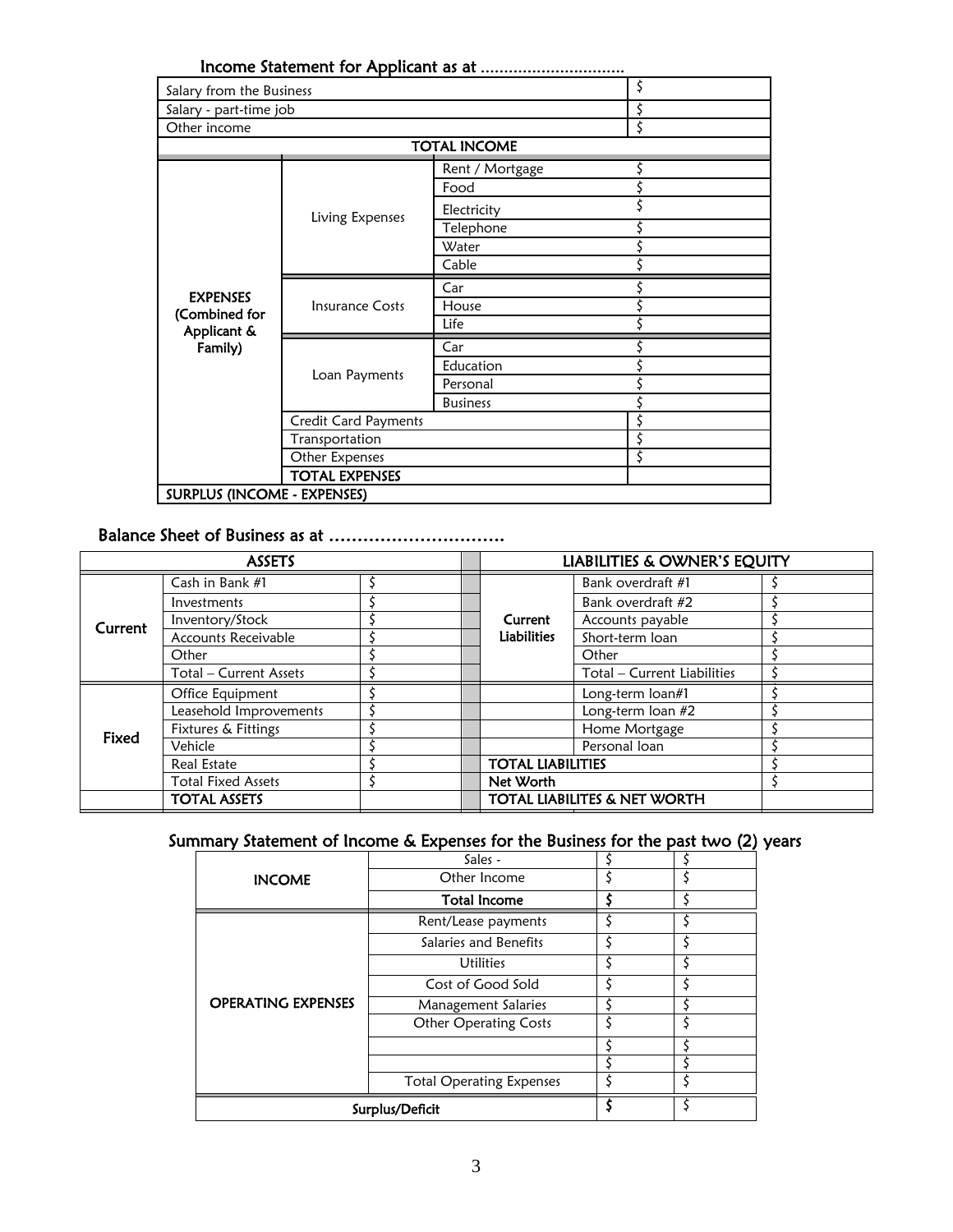| Cash Flow Projections for the Business for two (2) years    |                            |                                  |                                 |  |
|-------------------------------------------------------------|----------------------------|----------------------------------|---------------------------------|--|
|                                                             | <b>ITEMS</b>               | <b>FIRST</b><br><b>12 MONTHS</b> | <b>NEXT</b><br><b>12 MONTHS</b> |  |
|                                                             | CIDB Loan                  |                                  |                                 |  |
| CASH                                                        | Your contribution          |                                  |                                 |  |
| <b>INFLOWS</b>                                              | <b>Expected Sales</b>      |                                  |                                 |  |
| (A)                                                         | Other Income               |                                  |                                 |  |
|                                                             | <b>TOTAL INFLOWS</b>       |                                  |                                 |  |
|                                                             | Capital Expenses           |                                  |                                 |  |
| <b>CASH</b>                                                 | <b>Salaries</b>            |                                  |                                 |  |
| <b>OUTFLOWS</b>                                             | Administrative Expenses    |                                  |                                 |  |
| (B)                                                         | <b>Utilities</b>           |                                  |                                 |  |
|                                                             | Repayment of existing debt |                                  |                                 |  |
|                                                             | <b>TOTAL OUTFLOWS</b>      |                                  |                                 |  |
| NET CASH FLOW (A-B)<br>(Total Inflows minus Total Outflows) |                            |                                  |                                 |  |
|                                                             |                            |                                  |                                 |  |

#### MAIN APPLICANTS' CREDIT INFORMATION AT OTHER INSTITUTIONS

| Type of Account Held                                                    | Since | a/c # | <b>Balance S</b> |
|-------------------------------------------------------------------------|-------|-------|------------------|
| $\Box$ Savings $\Box$ Chequing $\Box$ Loan $\Box$ CD $\Box$ Credit Card |       |       |                  |
| $\Box$ Savings $\Box$ Chequing $\Box$ Loan $\Box$ CD $\Box$ Credit Card |       |       |                  |
| $\Box$ Savings $\Box$ Chequing $\Box$ Loan $\Box$ CD $\Box$ Credit Card |       |       |                  |
| □ Savings □ Chequing □ Loan □ CD □ Credit Card                          |       |       |                  |
|                                                                         |       |       |                  |
|                                                                         |       |       |                  |

I/We authorize you to obtain any information you may require relative to this loan application from any relevant source, and where necessary, I/We authorize my/our Bankers and Employer(s) to provide you with information relevant to this application.

Applicant:………………………… Date:…………. Co-Applicant: ………………………..Date:………………

#### DECLARATION

I/We hereby confirm that all the foregoing information provided on this loan application is true and correct and have been made by me/us knowing that this information will be used by the Cayman Islands Development Bank (CIDB) in consideration of the loan.

I/We also undertake to notify the CIDB immediately of any situation(s), or event that may change my/our circumstances and which may affect this application or the loan if granted.

I/We understand too that are charges to be applied in connection with this loan. I/We have been notified of these charges and have no objections to them.